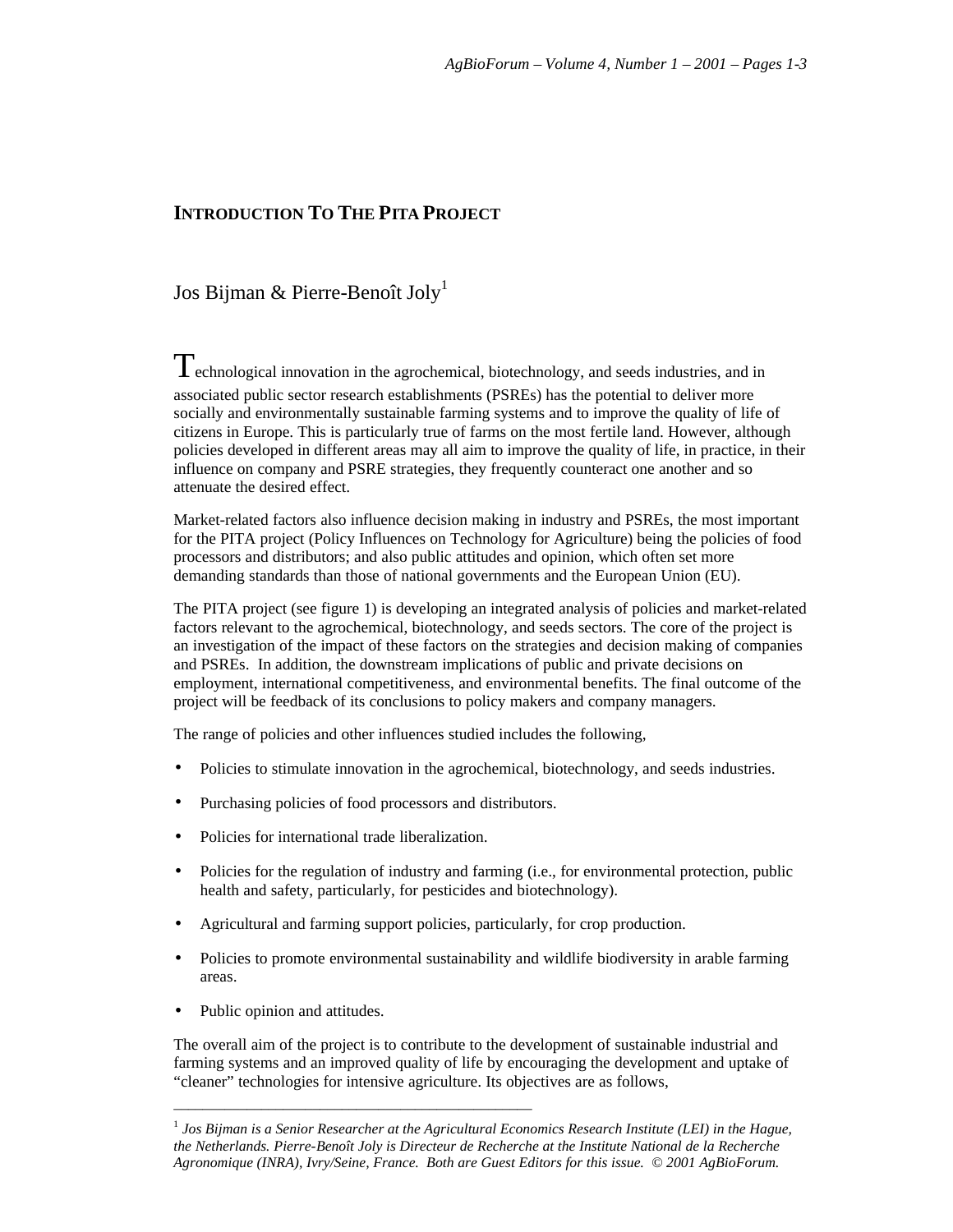- 1. To develop an integrated analysis of policies and market-related factors relevant to technological innovation in the agrochemical, biotechnology, and seeds sectors; to study their interactions; and to develop hypotheses about their impact on strategic decision making in industry and PSREs.
- 2. To study the influence of policies and market-related factors on innovation strategies in the agrochemical, biotechnology, and seeds industries and PSREs, and their impact on decisions about product development, levels of investment, and the location of investment.
- 3. To study the outcomes of the industry decisions investigated under objective 2, in their effects on employment, on international competitiveness and on their potential to deliver environmental benefits.

The papers in this special issue of *AgBioForum* are based on objective 2, that is, they focus on innovations strategies of the major companies in the European agrochemical, biotechnology, and seed industries.